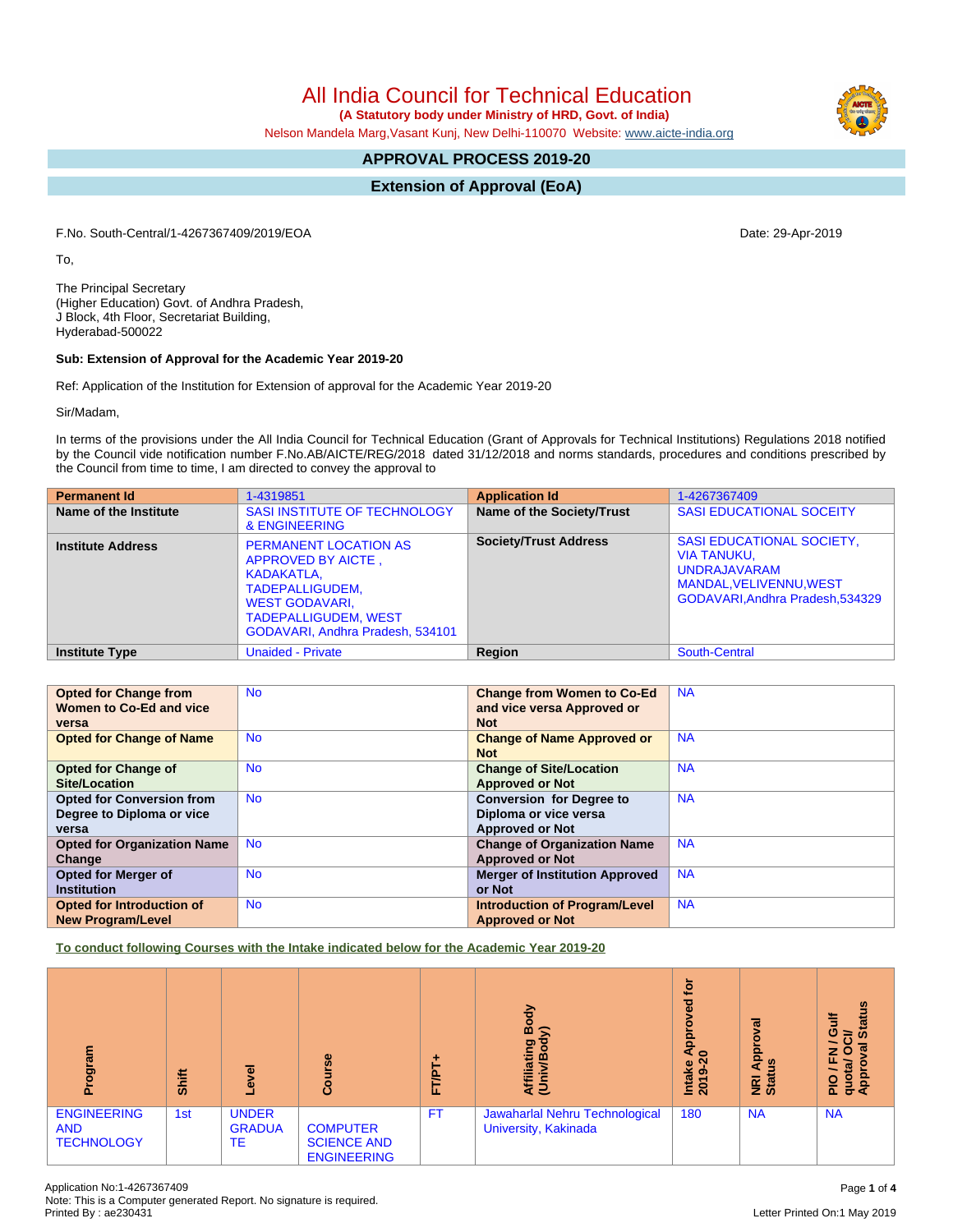| <b>ENGINEERING</b><br><b>AND</b><br><b>TECHNOLOGY</b> | 1st | <b>UNDER</b><br><b>GRADUA</b><br>ТE       | <b>MECHANICAL</b><br><b>ENGINEERING</b>                                                                | <b>FT</b> | Jawaharlal Nehru Technological<br>University, Kakinada                         | 180             | <b>NA</b> | <b>NA</b> |
|-------------------------------------------------------|-----|-------------------------------------------|--------------------------------------------------------------------------------------------------------|-----------|--------------------------------------------------------------------------------|-----------------|-----------|-----------|
| <b>ENGINEERING</b><br><b>AND</b><br><b>TECHNOLOGY</b> | 1st | <b>UNDER</b><br><b>GRADUA</b><br>TE       | <b>ELECTRONICS</b><br><b>AND</b><br><b>COMMUNICATIO</b><br><b>NS</b><br><b>ENGINEERING</b>             | <b>FT</b> | Jawaharlal Nehru Technological<br>University, Kakinada                         | 180             | <b>NA</b> | <b>NA</b> |
| <b>ENGINEERING</b><br><b>AND</b><br><b>TECHNOLOGY</b> | 1st | <b>UNDER</b><br><b>GRADUA</b><br>TE.      | <b>INFORMATION</b><br><b>TECHNOLOGY</b>                                                                | <b>FT</b> | Jawaharlal Nehru Technological<br>University, Kakinada                         | 60              | <b>NA</b> | <b>NA</b> |
| <b>MANAGEMENT</b>                                     | 1st | <b>POST</b><br><b>GRADUA</b><br><b>TE</b> | <b>MASTERS IN</b><br><b>BUSINESS</b><br><b>ADMINISTRATIO</b><br>N                                      | FT.       | Jawaharlal Nehru Technological<br>University, Kakinada                         | 120             | <b>NA</b> | <b>NA</b> |
| <b>ENGINEERING</b><br><b>AND</b><br><b>TECHNOLOGY</b> | 1st | <b>POST</b><br><b>GRADUA</b><br><b>TE</b> | <b>COMPUTER</b><br><b>SCIENCE AND</b><br><b>ENGINEERING</b>                                            | <b>FT</b> | Jawaharlal Nehru Technological<br>University, Kakinada                         | 18              | <b>NA</b> | <b>NA</b> |
| <b>ENGINEERING</b><br><b>AND</b><br><b>TECHNOLOGY</b> | 1st | <b>POST</b><br><b>GRADUA</b><br><b>TE</b> | <b>VLSI AND</b><br><b>EMBEDDED</b><br><b>SYSTEMS</b>                                                   | <b>FT</b> | Jawaharlal Nehru Technological<br>University, Kakinada                         | 18              | <b>NA</b> | <b>NA</b> |
| <b>ENGINEERING</b><br><b>AND</b><br><b>TECHNOLOGY</b> | 1st | <b>POST</b><br><b>GRADUA</b><br><b>TE</b> | <b>POWER</b><br><b>ELECTRONICS</b>                                                                     | <b>FT</b> | Jawaharlal Nehru Technological<br>University, Kakinada                         | $\overline{18}$ | <b>NA</b> | <b>NA</b> |
| <b>ENGINEERING</b><br><b>AND</b><br><b>TECHNOLOGY</b> | 1st | <b>UNDER</b><br><b>GRADUA</b><br>ТE       | <b>ELECTRICAL</b><br><b>AND</b><br><b>ELECTRONICS</b><br><b>ENGINEERING</b>                            | <b>FT</b> | Jawaharlal Nehru Technological<br>University, Kakinada                         | 120             | <b>NA</b> | <b>NA</b> |
| <b>ENGINEERING</b><br><b>AND</b><br><b>TECHNOLOGY</b> | 1st | <b>POST</b><br><b>GRADUA</b><br>ТE        | <b>COMPUTER</b><br><b>AIDED DESIGN &amp;</b><br><b>COMPUTER</b><br><b>ADIDED</b><br><b>MANUFACTURE</b> | <b>FT</b> | Jawaharlal Nehru Technological<br>University, Kakinada                         | 18              | <b>NA</b> | <b>NA</b> |
| <b>ENGINEERING</b><br><b>AND</b><br><b>TECHNOLOGY</b> | 1st | <b>UNDER</b><br><b>GRADUA</b><br>ТE       | <b>CIVIL</b><br><b>ENGINEERING</b>                                                                     | <b>FT</b> | Jawaharlal Nehru Technological<br>University, Kakinada                         | 60              | <b>NA</b> | <b>NA</b> |
| <b>ENGINEERING</b><br><b>AND</b><br><b>TECHNOLOGY</b> | 2nd | <b>DIPLOMA</b>                            | <b>MECHANICAL</b><br><b>ENGINEERING</b>                                                                | <b>FT</b> | <b>State Board of Technical</b><br><b>Education and Training,</b><br>Hyderabad | 60              | <b>NA</b> | <b>NA</b> |
| <b>ENGINEERING</b><br><b>AND</b><br><b>TECHNOLOGY</b> | 2nd | <b>DIPLOMA</b>                            | <b>ELECTRONICS</b><br><b>AND</b><br><b>COMMUNICATIO</b><br><b>NS</b><br><b>ENGINEERING</b>             | FT.       | <b>State Board of Technical</b><br><b>Education and Training,</b><br>Hyderabad | 60              | <b>NA</b> | <b>NA</b> |
| <b>ENGINEERING</b><br><b>AND</b><br><b>TECHNOLOGY</b> | 1st | <b>POST</b><br><b>GRADUA</b><br>TE.       | <b>COMMUNICATIO</b><br><b>N ENGINEERING</b><br><b>AND SIGNAL</b><br><b>PROCESSING</b>                  | FT.       | Jawaharlal Nehru Technological<br>University, Kakinada                         | 18              | <b>NA</b> | <b>NA</b> |
| <b>ENGINEERING</b><br><b>AND</b><br><b>TECHNOLOGY</b> | 2nd | <b>DIPLOMA</b>                            | <b>ELECTRICAL</b><br><b>AND</b><br><b>ELECTRONICS</b><br><b>ENGINEERING</b>                            | FT.       | <b>State Board of Technical</b><br><b>Education and Training,</b><br>Hyderabad | 60              | <b>NA</b> | <b>NA</b> |